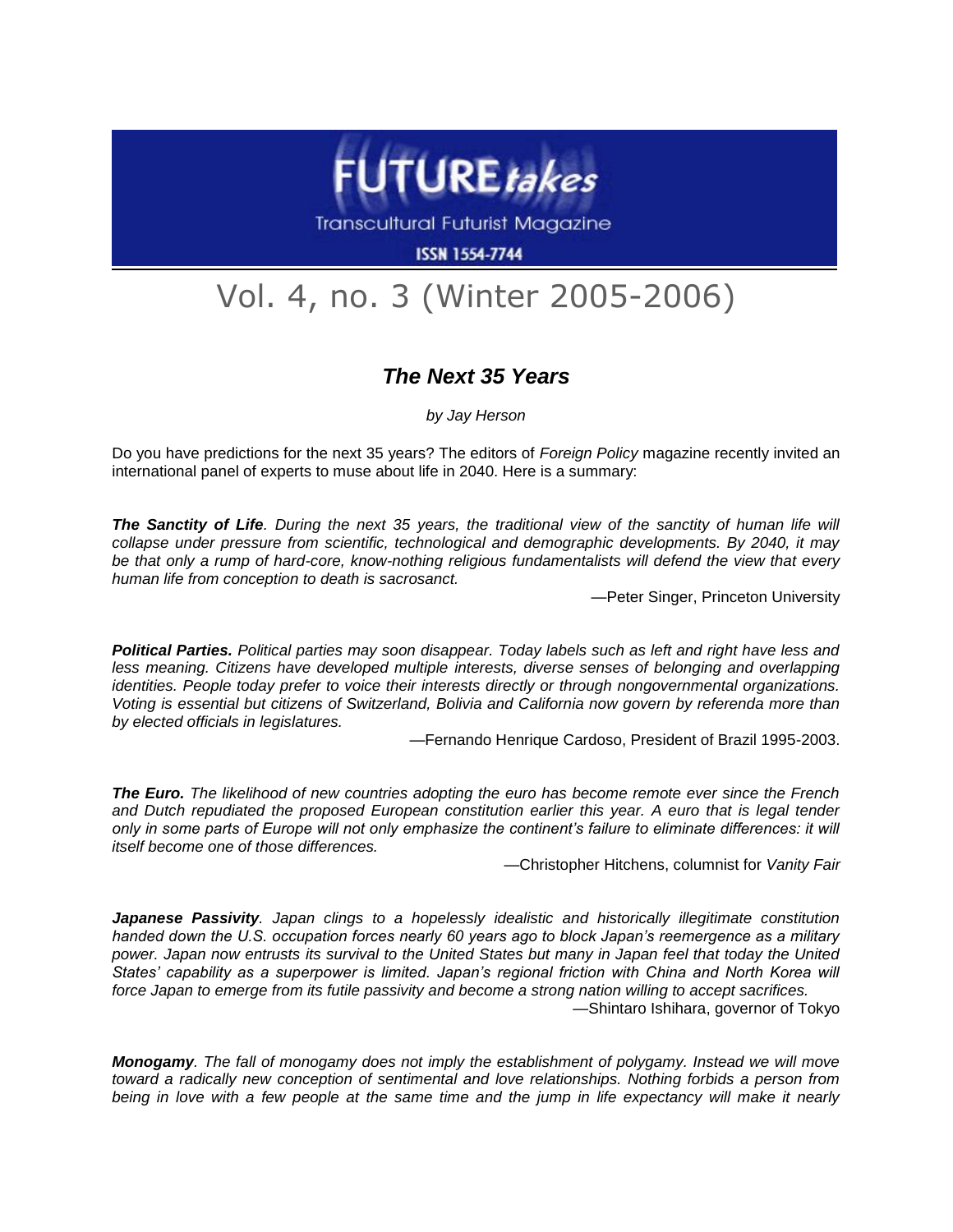*impossible to spend one's entire life with one person and to love only that one person. Just as most societies now accept successive love relationships soon we will acknowledge the legality and acceptability of simultaneous love just as legalized divorce, open homosexuality and gay marriage have gained acceptance over the decades. People will have partnerships with various people. Relationships with children will be radically different as will financial and living arrangements. It will take decades for the change to be complete but if we look around—movies, novels and music—it is already here.* 

—Jacques Attali, writer and president of PlaNet

*Religious Hierarchy. More and more people are viewing the world's religious traditions as a buffet from which they can pick and choose. In this environment religious hierarchy is crumbling fast. The notions of consumer choice and local control have stormed the religious realm. Moses and Christ did not involve focus groups in the Ten Commandments or the Sermon on the Mount but today's megachurches are powered by market research. Pentacostalism has no hierarchy but its divisions and rivalries have generated an entrepreneurial energy that has made it the fastest growing Christian movement in the world. They have proven that sometimes religion without hierarchy can endure and even thrive.* 

—Harvey Cox, professor, Harvard Divinity School

*The Chinese Communist Party. Let's assume that China can continue to grow its economy at 5% a year. By 2040 this would imply an annual per capita income of about \$7000. Professionals, private property owners, and hard-working capitalists will number in the hundreds of millions. If history is any guide, it will be next to impossible for an authoritarian regime to retain power in such a modern society, let alone one as large and diverse as China's. The experience of General Suharto's Indonesia suggests that predatory autocracies have trouble turning high rtes of economic growth into political stability. By 2040 the Chinese Communist Party will be 119 years old and in power for 91 years. Today, the world has no septuagenarian one-party regimes. One-party regimes have no intrinsic incentive to reengineer themselves and little capacity to correct course.* 

—Minxin Pei, director of the China Program at the Carnegie Endowment

*Auto Emissions. By 2040 harmful vehicle emissions will be a thing of the past. Lead, sulfur and benzene have been progressively reduced or removed from new vehicles. In the United States, lead emissions have dropped by about 95 percent. If only a third of the cars in 2050 run at 60 miles per gallon rather than 30 miles per gallon, carbon dioxide emissions will decline by 1 million tons a year. New refinery technology is producing ever cleaner fuels and engines, whether hybrids or upgraded internal combustion machines, are becoming cleaner fuel burners.* 

—Lord John Browne, group chief executive, British Petroleum

*The Public Domain. The public domain has always lived alongside the private domain—the part of culture that is owned and regulated, that part whose use requires the permission of someone else. Traditionally, the law has kept these two domains in balance. However, digital technologies have made it easy—indeed too easy—for creative work in the private domain to spread without permission. Lawmakers have lost the sense of balance and the public domain is rapidly disappearing.*

—Lawrence Lessig, professor of law, Stanford University

*Doctors' Offices. Governments, insurers, and taxpayers around the world will be forced to confront a complicated and inefficient system that focuses too much on managing disease when it arrives and not enough on preventing people from getting sick. A critical step in reforming the system will be making visits to a doctor's office a last resort rather than a first step. Innovations in computing, communications, biology, nanotechnology and robotics will ease the way. Doctors will assess options for prevention rather than shepherding patients through their offices.* 

—Craig Mundie, senior vice president, Microsoft